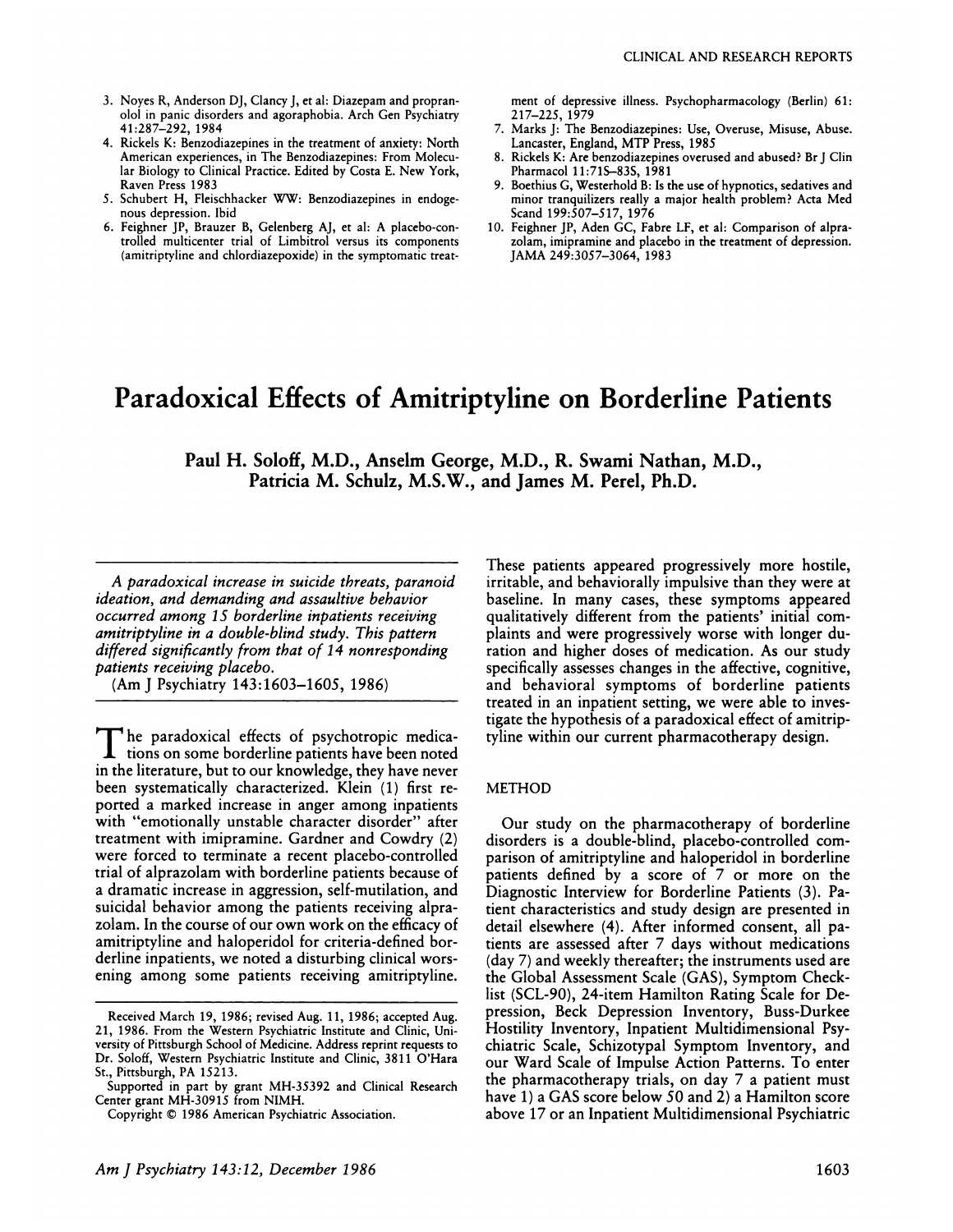|                                              | <b>Amitriptyline Responders</b> |        |         |              | <b>Amitriptyline Nonresponders</b> |                    |         |              |
|----------------------------------------------|---------------------------------|--------|---------|--------------|------------------------------------|--------------------|---------|--------------|
|                                              | Score                           |        |         |              | Score                              |                    |         |              |
| Measure                                      | Day 7                           | Day 42 | t       | p            | Day 7                              | Day 42             | t       | P            |
| GAS                                          | 42.77                           | 62.69  | $-7.68$ | $\leq$ .0005 | 43.30                              | 39.17 <sup>a</sup> | 3.29    | $\leq 0.005$ |
| <b>Beck Depression Inventory</b>             | 27.54                           | 11.46  | 6.15    | < .0005      | 31.93                              | 18.07              | 4.35    | ≤.001        |
| SCL-90                                       |                                 |        |         |              |                                    |                    |         |              |
| Depression                                   | 2.14                            | 0.92   | 5.31    | $\leq 0.005$ | 2.09                               | 1.77               | 1.86    | $\leq .1$    |
| Psychoticism                                 | 0.93                            | 0.37   | 5.40    | $\leq .0005$ | 1.53                               | 0.84               | 3.69    | < .005       |
| <b>Additional items</b>                      | 1.60                            | 0.80   | 3.74    | $\leq 0.05$  | 2.09                               | 1.37               | 3.51    | < .005       |
| <b>Buss-Durkee Hostility Inventory</b>       | 49.08                           | 40.77  | 1.62    | n.s.         | 51.53                              | 48.80              | 0.90    | n.s.         |
| Negativism                                   | 2.23                            | 2.00   | 0.44    | n.s.         | 3.87                               | 2.60               | 2.87    | $\leq .025$  |
| Verbal hostility                             | 6.31                            | 7.15   | 1.88    | $\leq$ .1    | 8.07                               | 7.93               | 0.21    | n.s.         |
| Inpatient Multidimensional Psychiatric Scale | 115.54                          | 53.92  | 4.10    | < .001       | 132.93                             | 154.07             | $-1.60$ | n.s.         |
| Paranoid projection                          | 5.04                            | 1.54   | 1.51    | n.s.         | 2.87                               | 5.63 <sup>a</sup>  | $-2.43$ | < .05        |
| Ward Scale of Impulse Action Patterns        |                                 |        |         |              |                                    |                    |         |              |
| (total of six below)                         | 7.62                            | 1.92   | 2.90    | < .025       | 8.27                               | $16.40^{a}$        | $-3.00$ | $\leq 0.01$  |
| Temper tantrums                              | 0.62                            | 0.15   | 3.21    | < 0.01       | 0.67                               | 0.87 <sup>a</sup>  | $-1.87$ | < 0.1        |
| Demanding behavior                           | 0.54                            | 0.31   | 1.39    | n.s.         | 0.33                               | 0.73 <sup>a</sup>  | $-3.06$ | ≤.01         |
| Suicide threats                              | 0.23                            | 0.08   | 1.48    | n.s.         | 0.47                               | 0.73               | $-1.47$ | n.s.         |
| Assaultive acts                              | 0.00                            | 0.00   | 0.00    | n.s.         | 0.00                               | 0.33 <sup>a</sup>  | $-2.65$ | < .025       |
| Assaultive threats                           | 0.31                            | 0.00   | 2.31    | < .05        | 0.27                               | 0.53               | $-1.74$ | n.s.         |
| Manipulative behavior                        | 0.92                            | 0.31   | 3.41    | < .01        | 0.67                               | 0.80               | $-1.47$ | n.s.         |

TABLE 1. Selected Outcome Scores of Borderline Patients Who Responded to Amitriptyline (N=13) or Had No Response to Amitriptyline (N=15) **or Placebo (N=14)**

<sup>a</sup>Condition worsened.

Scale score above 66. On day 7 the patients are randomly assigned to the medications, which are iitrated over 1 week to maximum daily doses of 150 mg of amitriptyline or six placebo tablets and maintained at this level for 4 additional weeks. Blood is drawn weekly for determination of the combined plasma level of amitriptyline and nortriptyline. Treatment response was defined as an increase of 6.6 points or more over the baseline GAS score (average of two raters), which was the average amount of improvement for the entire sample. To identify any behavioral effects specifically attributable to amitriptyline, we compared  $15$  amitriptyline nonresponders with 14 placebo nonresponders and 13 amitriptyline responders with 10 placebo responders on all weekly pharmacotherapy outcome measures. We assessed within-group change with paired t tests and between-group change with analysis of covariance, with baseline values as covariate.

## RESULTS

The patients' scores on days 7 and 42 are shown in table 1. The treatment responders, to both amitriptyline and placebo, improved in global functioning, depression, and psychoticism but not in self-rated hostility. The amitriptyline responders improved in all areas of impulsive behavior on the wand scale, significantly so in temper tantrums, assaultive threats, and manipulative behavior. In contrast, the amitriptyline nonresponders became progressively worse in global functioning, paranoid ideation, and impulsive ward behavior. The increase in demanding behavior and assaultive acts was statistically significant, although worsening occurred in all six areas. By day 42 they were significantly more symptomatic than the placebo nonresponders in terms of paranoid ideation and impulsive behavior. Specifically, the amitriptyline nonrespondens were more demanding, made more suicide threats, and were more physically assaultive toward others than were the placebo nonresponders. The placebo nonnesponders changed little over time but had a modest yet significant increase in self-reported *verbal* hostility and negativism. Compared to the placebo nonresponders, the amitriptyline nonresponders improved more on the affectively loaded scales-the Beck scale, SCL-90 (depression, psychoticism, additional items), and Buss-Durke Hostility Inventorysuggesting that their overall treatment failure was largely attributable to the paradoxical *behavioral* effects of amitriptyline. There was no difference between amitriptyline responders and nonresponders in the final mean $\pm$ SD plasma level of amitriptyline plus nortriptyline:  $246.0 \pm 112.2$  ng/ml for responders and  $245.9 \pm 100.4$  ng/ml for nonresponders.

## DISCUSSION

It is uncertain whether this paradoxical response was related to the antidepressant, the diagnosis of the patient, or an interaction of the two. Paradoxical aggressiveness has been reported as an untoward effect of both amitriptyline and imipramine in the treatment of depressed patients *(5).* Imipnamine has been shown (6) to increase outwardly directed overt hostility and anxiety in nondepressed experimental subjects. On the other hand, borderline patients are characterized by affective, cognitive, and behavioral instability and may demonstrate extreme responses to pharmacologic